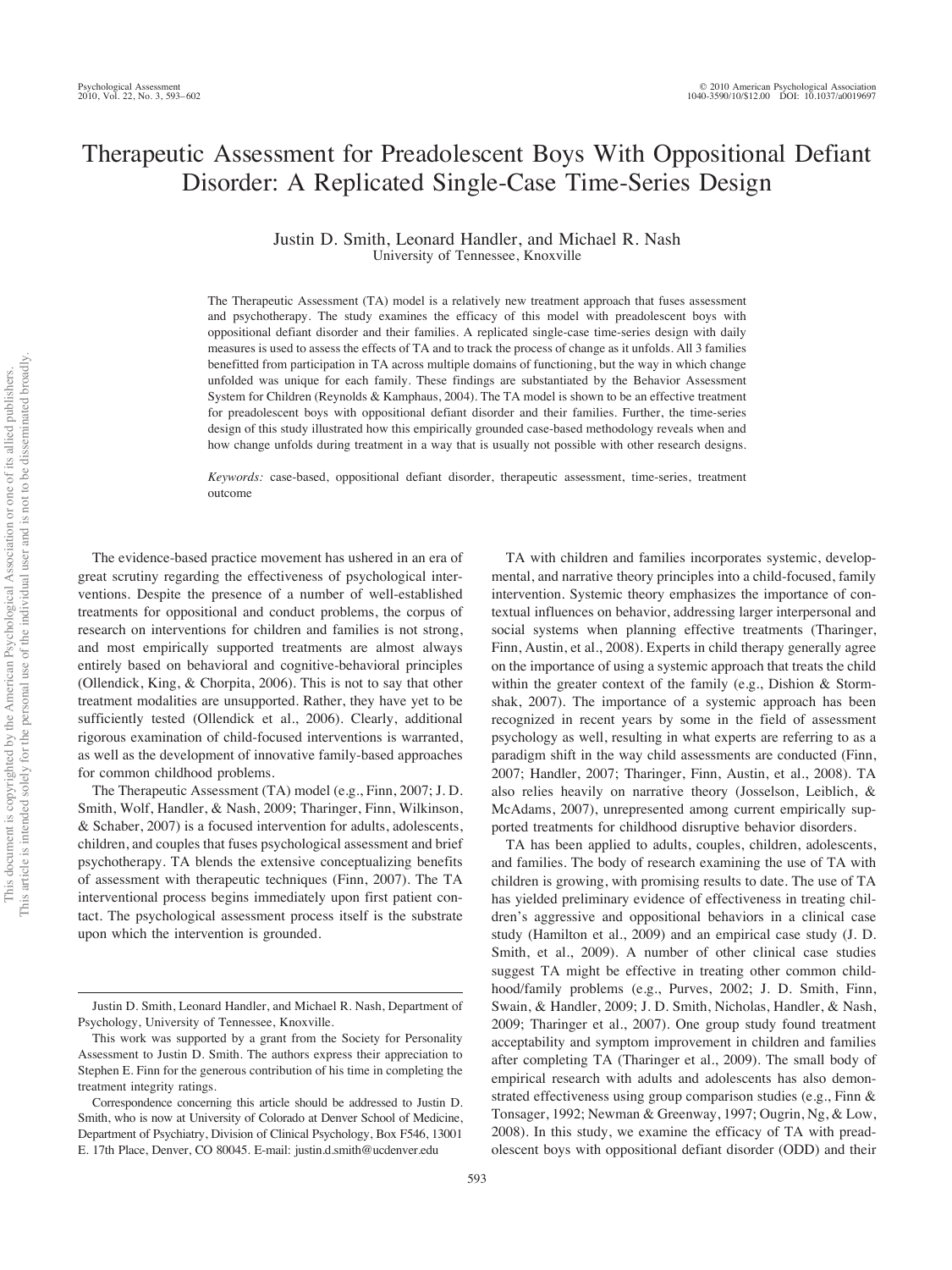families. We use a replicated single-case design with daily timeseries measures. Daily measures allow the researcher to examine the effectiveness of the intervention and track the process of change across time. We hypothesize that participation in TA will lead to improvement in the child's ODD symptoms, as evidenced by reductions across multiple behavioral areas, as reported by the parent(s) and child on the Behavior Assessment System for Children (Reynolds & Kamphaus, 2004) and daily measures using phase-effect analyses. Second, Finn (2007) proposed that benefits from TA continue beyond the completion of the formal intervention. We test whether this is the case.

## **Oppositional Defiant Disorder in Children**

ODD is one of the most common disorders among children in clinical populations, with one study finding a lifetime prevalence estimate of 10.2% in the United States (Nock, Kazdin, Hiripi, & Kessler, 2007). This and other studies have found higher rates for boys than for girls and have found that the incidence rate of ODD peaks around age 10 (Maughan, Rowe, Messer, Goodman, & Meltzer, 2004). A number of individual risk factors have been identified as precursors of ODD, such as biological, psychosocial, and functional factors (for a review, see Burke, Loeber, & Birmaher, 2002). But the pathogenesis of ODD is complex: Intrafamilial social processes and familial risk factors are consistently implicated in the development of ODD (Johnston & Mash, 2001). Some studies suggest that parenting practices are at least a partial contributing factor in the development of disruptive behavior disorders (Frick & Loney, 2002; C. Smith & Farrington, 2004). For example, lack of parental supervision; lack of parental involvement; inconsistent discipline practices; child abuse (Connor, 2002); lack of warmth and positive involvement (Kashdan et al., 2004; Stormshak, Bierman, McMahon, & Lengua, 2000); and negative, physically aggressive punishment (Kashdan et al., 2004; Stormshak et al., 2000) have all been linked to the disorder. Given the strong connection between ODD and familial factors, it is not surprising that many empirically supported treatments for this disorder target multiple levels, most commonly the child and parent and, at times, the family as a whole (Loeber, Burke, & Pardini, 2009). Interventions focused exclusively on the child are not promising (Burke et al., 2002); the most successful treatment models typically include intervention components for both the child and parents (see Pardini, 2008, for a review of empirically supported ODD treatments).

# **Importance of Time-Series Designs in Psychological Intervention Research**

Despite the endorsement of time-series as true experiment, worthy of standing alongside group designs in psychotherapy outcome research (e.g., Kazdin, 1992; Peterson, 2004), no intervention has reached empirically supported status based on the weight of time-series findings alone (Borckardt et al., 2008). Many now argue that case-based time-series designs ought to be used more often, precisely because these designs can reveal not only efficacy but also the trajectory of clinical improvement across time (e.g., Chambless & Ollendick, 2001; Kazdin, 2007; Morrison, Bradley, & Westen, 2003; Peterson, 2004). When we track change continuously through treatment we then have a better chance to

observe mechanisms at play. Kazdin (2007) made this point when he called for clinical research designs that reveal mechanisms. Skinner (1938) made a similar point about single-organism research being especially well suited for understanding how (and under what conditions) new behavioral repertoires emerge.

## **Method Part 1: Treatment Protocol**

#### **Participant Selection and Referral Procedures**

Parents referring boys for assessment or child/family psychotherapy at a university outpatient clinic within the specified age range (9 –12 years) were scheduled for an intake appointment with the clinician/researcher (first author). Prior to meeting with the clinician, the family completed a demographic questionnaire (ages of family members, education, ethnicity, household income, parents' or caregivers' education, number of children, child's school, etc.). The initial meeting included a semistructured clinical interview, rather than the typical structured interview used in laboratory procedures, which covered the source of referral, presenting problem and history, familial history of mental health, the child's homocidality/suicidality, relevant medical history, and mental status examination. Significant attention was given to the determination of an ODD diagnosis. The clinician's diagnoses were confirmed in consultation with the supervising psychologist (second author).

# **The Therapeutic Assessment Model for Children and Families**

This study employed the comprehensive family TA model previously presented in the literature except that only one clinician conducted the assessment, as opposed to the two-clinician condition typically used (see Hamilton et al., 2009; J. D. Smith, et al., 2009; Tharinger et al., 2007, for examples of the comprehensive model). This was done to make the model more accessible to practitioners in real-world clinical settings. TA with children and families consists of roughly nine weekly 1–2-hr sessions composed of an initial meeting; three or four test-administration sessions; a family intervention session (Tharinger, Finn, Austin, et al., 2008); a summary/discussion session (Finn, 2007; Tharinger, Finn, Hersh, et al., 2008); a child feedback session (Tharinger, Finn, Wilkinson, et al., 2008); and a follow-up session (Finn, 2007), which typically occurs 60 days after the child feedback session. The TA model for children is presented in Figure 1, which also includes elements of the research design that will be discussed in later sections. Although the intended model assumes consecutive weekly visits, these cases were more typical of how clinicians encounter clients in real-world settings and included sessions missed because of vacations, illnesses, and other circumstances. Similarly, total hours for each case varied and are reported in the Results section.

**Defining principles and goals.** TA emphasizes a collaborative relationship among the clinician, the child, and his or her family. From the first contact, the family works in partnership with the clinician to determine the direction of the assessment (Finn, 2007) and is then closely involved in each aspect of the treatment thereafter. The clinician's relationship with each family member also becomes a venue for gathering important information about family processes and dynamics (Finn, 2007; Tharinger et al.,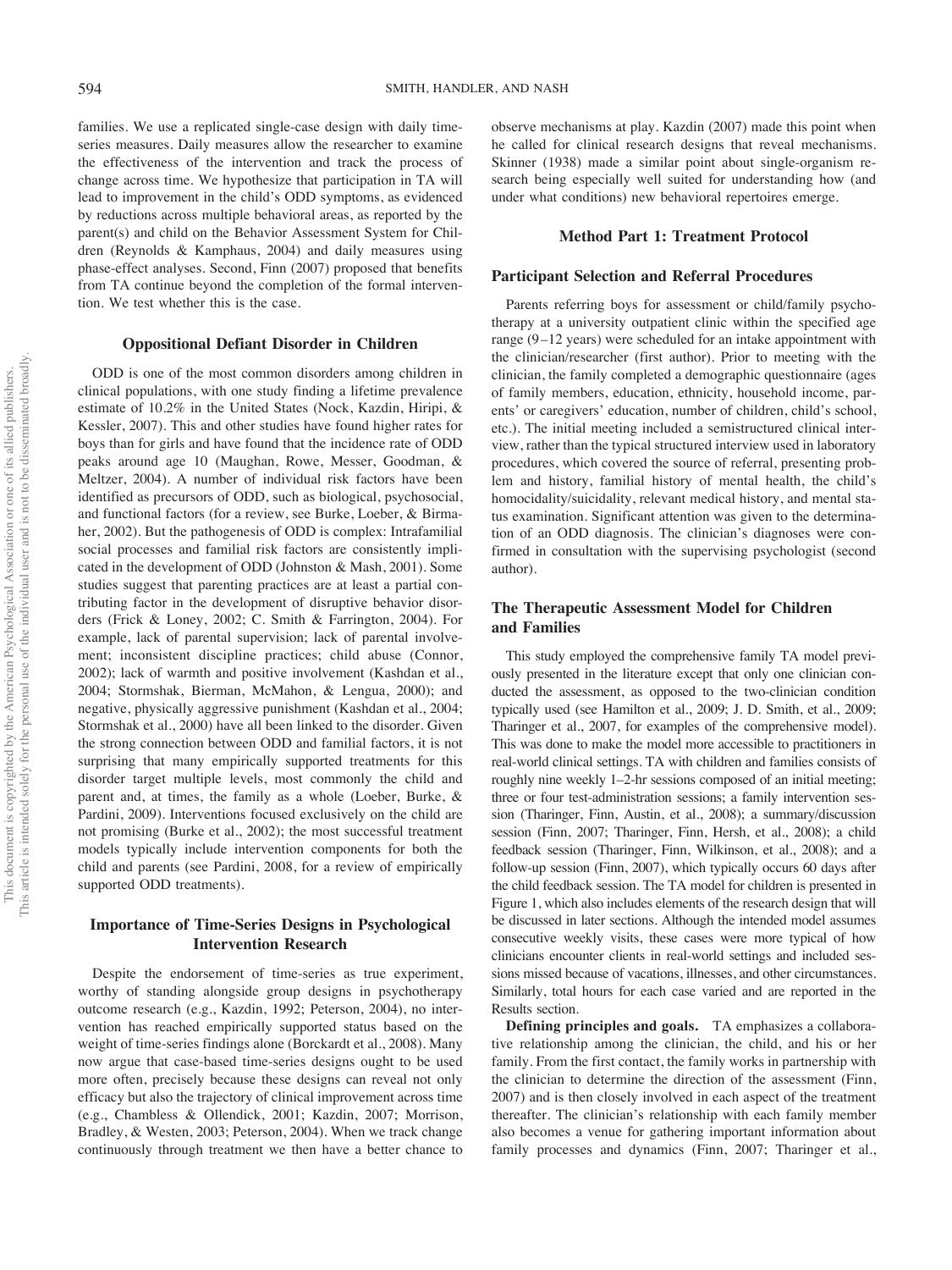

*Figure 1.* A priori timeline of the therapeutic assessment model and research design elements.

2007). A shared curiosity about the family's problems is allowed to emerge through collaboration and the therapeutic relationship. The American Academy of Child and Adolescent Psychiatry (2007) reported that "successful treatment of ODD requires the successful establishment of a therapeutic alliance with the child and family" (p. 131). The family TA model relies heavily on narrative theory (e.g., Josselson et al., 2007) when describing the broad goal or outcome of the family TA model, which is to assist families in developing more cohesive, compassionate, accurate, and empathic stories about their child and the family (Tharinger et al., 2007). The clinician focuses on the existing story the family holds about the child's problems and attempts to identify elements of this story that can be altered to understand more accurately what is occurring within the family. Finn and Tonsager's (1997) landmark article further describes the differences between therapeutic approaches to assessment and the more traditional paradigm often characterized as an information-gathering approach.

**The initial meeting.** In addition to the determination of study participation and diagnosis described above, the initial meeting with the parents had a number of goals: (a) Establish a safe and trusting environment, (b) enlist the parents as collaborators in the assessment process, (c) establish a set of assessment questions (Finn, 2007) that will guide the treatment and (d), follow-up inquiry in regard to the family's questions (Finn, 2007).

**Test-administration sessions.** Previous publications have referred to the second, third, fourth, and sometimes fifth sessions of TA as standardized testing of the child (e.g., J. D. Smith & Handler, 2009; Tharinger et al., 2007). Although many psychological test instruments are administered and used in their proscribed fashion, so as not to affect nomothetic comparisons, TA adherents emphasize obtaining additional information through such procedures as an extended inquiry (Handler, 2005); testing of the limits (Handler, 1998, 2005); and other follow-up procedures, some as simple as asking the child to reflect on the testing experience or particular responses. The additional information gleaned from these nonstandardized procedures often illuminates the nomothetic test results, while also providing the clinician with an opportunity to hear the child's "story" (Finn, 2007). For example, during the free-response phase of the Rorschach inkblot method, a child may see "a green dragon breathing fire and flying over a village of frightened people." Following the inquiry, the

clinician might ask the child to tell a story about the dragon, thus illuminating themes related to the child's experiences and providing a personal basis for interpretation of the formal scoring of this response. Similarly, a child may be asked to elaborate on a particular response on the Millon Pre-Adolescent Clinical Inventory of Personality (Millon, Tringone, Millon, & Grossman, 2005), such as why the child answered "true" to losing his or her temper easily. The clinician might ask the child, "What came to mind when you answered this question?" Again, the child's associations to this question provide a context for interpretation. The parents, who are observing the test administration, also benefit from hearing their child's responses in the context of daily life.

To increase uniformity, a battery of self-report (e.g., Millon Pre-Adolescent Clinical Inventory of Personality [Millon, Tringone, Millon, & Grossman, 2005], Behavior Assessment System for Children [Reynolds & Kamphaus, 2004]) and performancebased (e.g., Wechsler Intelligence Scales for Children [Wechsler, 2003], Rorschach inkblot method [Exner, 2003], The House-Tree-Person Test [Buck, 1966]) psychological assessment instruments were administered to each child during the test administration sessions.<sup>1</sup> In two of the cases, additional measures were also included to test for attention-deficit/hyperactivity disorder and a learning disorder. Results of the testing were not indicative of these diagnoses.

**Family intervention session.** Family intervention sessions, or family sessions (Tharinger, Finn, Austin, et al., 2008), use various procedures to introduce the family's problems-in-living into the room and provide an opportunity for those problems to be worked through with the clinician. These sessions help the clinician and family better understand family interactions and the way in which they may help or hinder the family's capacity to deal with the child's problem behaviors (Tharinger, Finn, Austin, et al., 2008). Tharinger, Finn, Austin, et al. (2008) described a number of potential outcomes of a family session: (a) Family sessions allow the clinician to observe the child in the family context, while testing systemic hypotheses and helping parents to also develop a systemic view of the child's problems. (b) As families begin to adopt a more systemic understanding, the child may feel less blamed and, over time, gain self-esteem. (c) Family sessions can also be an opportunity to test possible interventions and provide the family with a positive experience of family therapy. (d) Family sessions can also serve to foster positive family relationships. Family sessions often use established family therapy techniques and activities, such as family sculpture (Constantine, 1978) and family psychodrama (Flomenhaft & DiCori, 1992).

As noted above, family sessions are tailored to the specific needs of each family, and the clinician is allowed to use many different techniques that have the potential of meeting the session's goals. For example, to help the parents develop a more systemic understanding of their child's problems, one family in this study was asked to play a board game. First they played

<sup>&</sup>lt;sup>1</sup> Test selection and the subsequent duration of test administration is typically determined by the assessment questions. However, for the purposes of research in which the clinician/researcher knew the presenting problem (ODD) a priori, a battery of test instruments was preselected to increase uniformity across cases, reduce potential test effects, and assess multiple factors related to ODD symptomatology and etiology.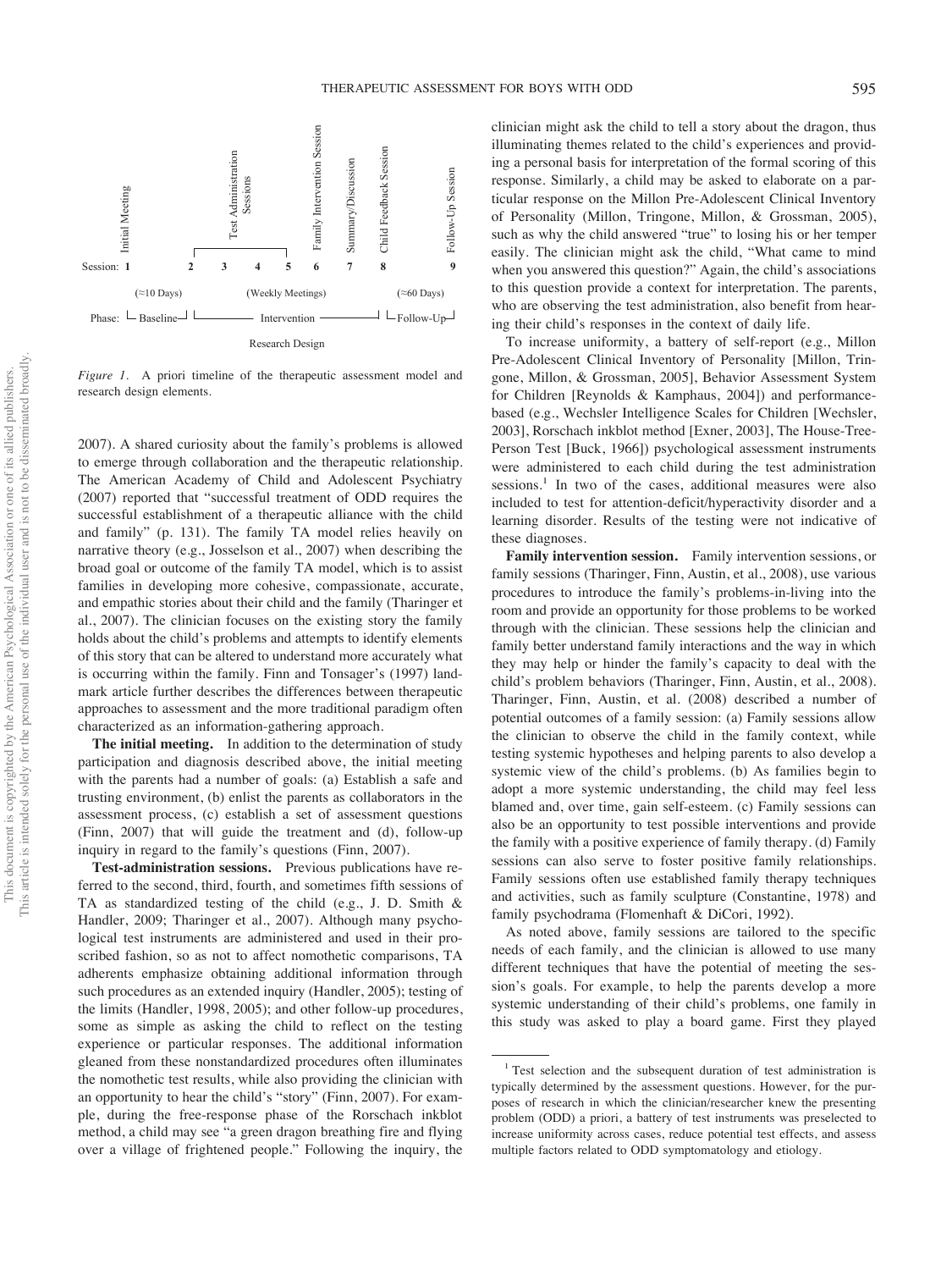together (child, mother, and father) while the clinician observed. The parents then took turns playing the game with their son or observing the interaction via the video link alongside the clinician. This exercise was meant to illustrate for the parents the need for parental unity, which resulted in greater structure for the child. Afterward, in discussion with the clinician, the parents accurately reported that their son was much more likely to "bend the rules" of the game and behave disruptively when only one parent was playing with him. When both parents were engaged in the task at the same time, their son was better behaved, and the parents reported more confidence in their ability to manage him because of the support of their spouse.

**Summary/discussion session.** This session involves providing feedback to the parents in the form of collaborative dialogue. Planning for this session is a crucial component in how effective the overall assessment can be. Finn and colleagues' (Finn, 2007; Tharinger, Finn, Hersh, et al., 2008) concept of "levels" of information helps to structure the order in which findings will be presented. Level 1 feedback is information that is consistent with the parents' currently held views. Level 1 information is readily accepted, raises little anxiety, and validates clients' external reality. Level 2 information is not wholly in disagreement with the parents' existing story, but it may require reformulation of the current view and, thus, might cause some anxiety. Information that is entirely dystonic to the parents' story is termed Level 3. This kind of feedback has the potential to raise the parents' anxiety substantially and, without the proper preparation, might be rejected.

The clinician organizes the assessment questions, from Level 1 to Level 3, on the basis of (a) the parent's preliminary understanding of the question, (b) its congruence with the test findings and conclusions, and (c) evidence during the previous sessions that indicates a shift in the parents' understanding of the child (Tharinger, Finn, Hersh, et al., 2008). Using the previously described family session as an example, even though these parents initially were unable to articulate that a unified parental unit was important in behavioral management of their son, the clinician determined that this feedback was now Level 2. The parents had experienced the results and were able to identify this answer fairly well during the family session, indicating minimal anxiety related to integrating this finding into the understanding of their son.

The way in which feedback is provided in TA has been found to have a significant impact on the changes experienced by the client (e.g., Finn, 1996; Finn & Tonsager, 1992; Newman & Greenway, 1997). Following this session, the clinician summarizes the session's discussion in the form of a letter, using everyday language, rather than the traditional, often jargon-filled, psychological evaluation report (for examples of letters to parents provided in family TA, see Smith & Handler, 2009 and Tharinger et al., 2007).

**Child feedback session.** Feedback to the child in TA is often given in the form of an individualized fable or story that is tailored to the emotional capacities of the child and family (Tharinger, Finn, Wilkinson, et al., 2008). However, other methods of feedback to children are also acceptable within the parameters of the TA model. The goal of this session parallels that of the TA as a whole: Provide the child with a more accurate, cohesive, empathic, and compassionate story (Tharinger et al., 2007). The clinician summarizes important events in the child's life that have contributed to his or her current situation, while also instilling a sense of hope for the future. Children have been found to feel more understood and validated through a successful feedback session, in which a fable is provided to the child. Fables and other forms of child feedback provide an experience of positive accurate mirroring (Tharinger, Finn, Wilkinson, et al., 2008). J.D. Smith, et al. (2009) and Tharinger, Finn, Wilkinson, et al. (2008) provide examples of fables used in a TA.

**Follow-up session.** Finn (2007) noted the importance of a follow-up session 4–8 weeks after the completion of the TA. He found that many families benefit from the experience and recommendations of the TA, but when much of the information is dystonic, families need a booster session to further integrate the TA experience into their existing story. This session also allows the clinician an opportunity to receive feedback about how TA affected the family and then reevaluate the recommendations and conclusions in light of new information. It is important to note that none of the families entered into any child/family treatment during the follow-up period, which was a condition of inclusion in the study.

# **Session Procedures**

One defining feature of the family TA model is use of live video, which allows parents to observe the assessment of their child in real time. During test-administration sessions, parents observed the child and clinician in an adjacent room via video link. The clinician met briefly with the parents before each session to prepare. They were provided with test materials to follow along as they were administered to the child and were encouraged to take notes. The clinician then met with the child in the adjacent room. The last half hour of each session was reserved for "miniconsultations" (Tharinger et al., 2007) between the clinician and parents. The initial meeting, family intervention session, child feedback session, and follow-up session included the child and his parent(s), whereas the summary/discussion session involved only the clinician and parents.

# **Method Part 2: Elements of the Research Protocol and Design**

## **Participant Selection and Description**

In accordance with specified criteria for replicated single-case design experiments, a small set of successive cases  $(n = 3)$  with the same presenting diagnosis was examined (Chambless & Ollendick, 2001; Ollendick et al., 2006). Participants were *not* recruited for participation in a research study, in an effort to increase generalizability and limit sample-selection bias. Further, it was the intention of the researchers to examine the efficacy of the TA model with children commonly encountered in real-world clinical settings, which is in contrast to a highly controlled sample typically sought in treatment-outcome studies.

Screening was conducted during the initial meeting, based on the following inclusion and exclusion criteria: Male child, age 9 –12 years, meets diagnostic criteria for ODD as defined by the *Diagnostic and Statistical Manual of Mental Disorders* (4th ed., text rev.; *DSM–IV*; American Psychiatric Association, 2000). The child must be free of organic brain deficits, including head trauma or mental retardation, and cannot be displaying psychotic symp-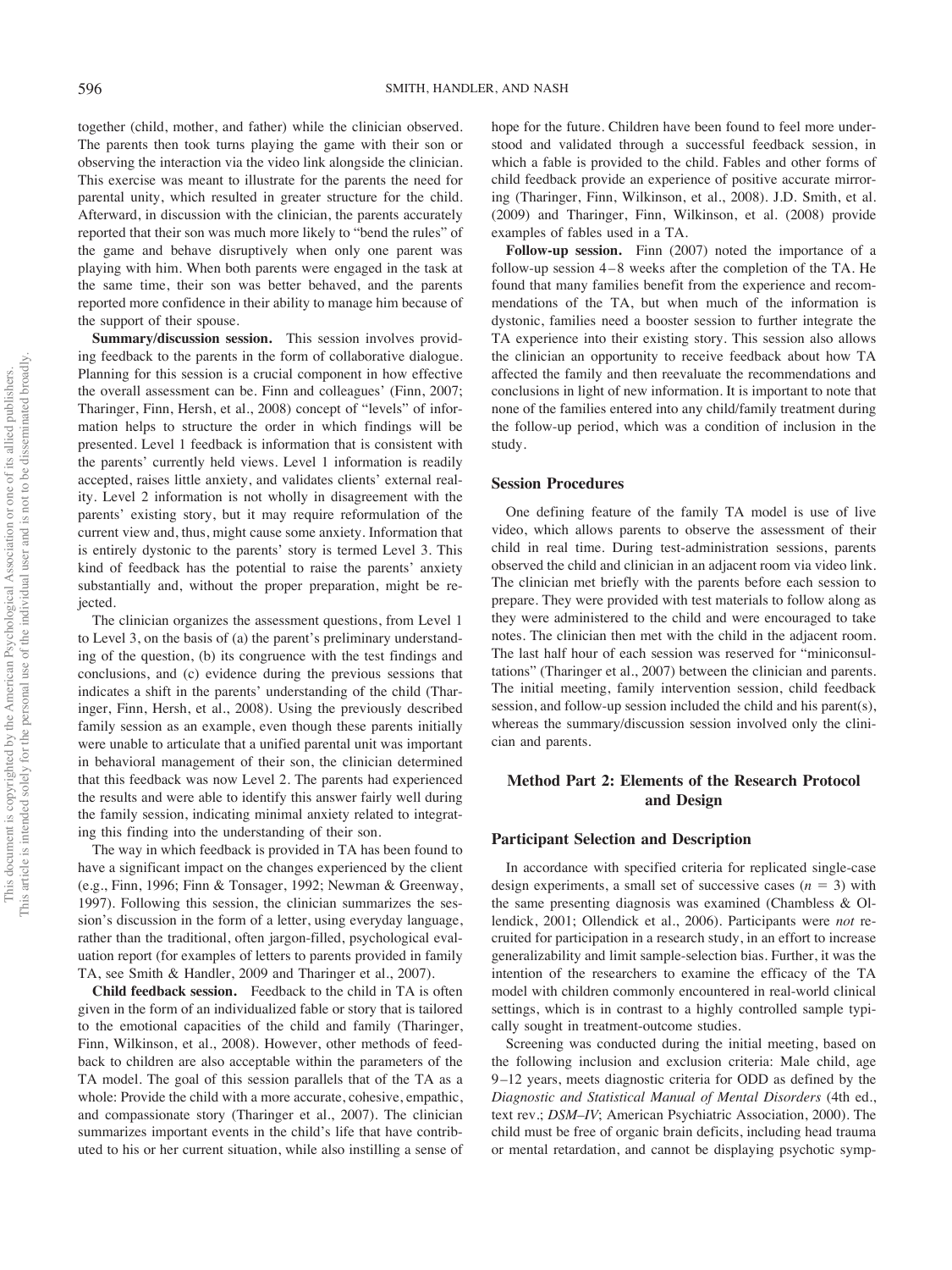toms; one parent or guardian must be willing and able to attend *each and every* session. This parent or guardian also must be free of severe psychopathology (e.g., autism, brain damage, psychosis). The parent(s) consent(s) to their expected level of involvement and that of child; the family is not currently participating in a childfocused family/child intervention and agrees not to seek treatment during the 60-day follow-up period; clients referred under court order were not accepted. Those families meeting criteria for study inclusion were given the option of participation in TA or traditional therapy/assessment. An information sheet was provided to the parents describing the TA model and the research aspects of the study.

The children of the three families included in this case study were two Caucasian and one mixed-race (Caucasian/African American) child, ages 10, 11, and 11 years. Two families consisted of single, divorced mothers (without partners in the home), whereas the third family was composed of married biological parents. Each of the children had at least one sibling. The annual reported household incomes were \$21,000, \$27,000, and \$90,000. The educational level of the parents included a graduate equivalency diploma, two bachelor's degree recipients, and one parent with a graduate degree. Two families had never sought medication for the child, whereas the third child was currently on an attentiondeficit/hyperactivity disorder medication.

Only these three families were offered participation in the study, and there was no attrition. Informed consent and assent for treatment and research was obtained during the initial meeting. Although clinical consensus and research suggests that attentiondeficit/hyperactivity disorder, conduct disorder, anxiety, and depression are commonly comorbid with ODD (Connor, 2002), potential participants were only excluded from the study if a diagnosis of conduct disorder was also present, per *DSM–IV* criteria for ODD diagnosis. Two of the included children only met diagnostic criteria for ODD, whereas the third also met diagnostic criteria for an anxiety disorder.

#### **Treatment Integrity**

**The clinician, clinician training, and supervision.** The clinician for this study was a Master's-level graduate student (first author) in a clinical psychology doctoral program. Formal training included two graduate-level assessment courses, as well as a 1-day introductory and a 4-day intermediate workshop in therapeutic assessment, conducted by the model's creator, Dr. Stephen E. Finn. A therapeutic assessment expert (second author) provided ongoing supervision and training. The therapist also conducted preliminary, supervised training cases.

**Treatment manual.** Finn and colleagues' publications, describing each of the model's components in detail, provide the conceptual, theoretical, and technical framework to allow for implementation and replication of the model. A formal treatment manual is not necessary if it is replaced by a clear description of the treatment that provides an operational definition of the intervention (Chambless & Ollendick, 2001).

**Treatment adherence and therapist competence.** Ongoing treatment integrity checks occurred during supervision of the clinician, and expert integrity ratings were also conducted: Dr. Stephen E. Finn, the creator of the family TA model, independently assessed adherence (the degree to which an intervention is delivered as intended) and competence (level of skill shown by the therapist in delivering the treatment). Nine complete sessions, comprising 9 total hours, were pseudorandomly selected: At least two sessions were included from each case and a representative selection of different session types (i.e., test administration, family session, etc.) were included. The two dimensions were rated on a 0–9 scale  $(0 = not at all, 9 = extremely)$ . Each of the nine sessions received one overall score for adherence  $(M = 6.9)$  and competence  $(M = 6.3)$ .

#### **Measures and Data-Analytic Strategy**

**Daily time-series.** During the initial interview with the parents, five or six dependent variables were established for monitoring symptoms specific to each child and the family's overall distress, based on the family's assessment questions. For example, the mother in Case 1 felt that increased patience between she and her son would indicate change had occurred. Thus, she reported her own patience with her son as one daily measure and her son's patience with her as another measure (the specific dependent variables chosen for each family are presented in the Results section). This procedure is a hybrid that the clinician/researcher used to facilitate the research design. An individualized paper record was provided for the family to complete daily. Parents were instructed to complete the record when the child went to sleep each night. Some items required the parent to ask the child about his feelings (e.g., the child's self-esteem). The intact parental unit was instructed to come to a consensus. Completed records were periodically returned when the family arrived for scheduled meetings; the records were then collected by the clinic secretary, so the clinician would remain blind to the results while treatment was ongoing.

A replicated single-case A-B-phase design with follow-up was used to test the hypothesis that the child and family would benefit as a result of participation in the family TA. Tracking of daily measures began at the initial meeting. A pretreatment baseline period of at least 10 days was collected prior to the first test administration session, where it could be said that active intervention began, which was followed by a minimum 60-day follow-up period. We have termed these periods the baseline (B), intervention (I), and follow-up (F) phases. To determine the effectiveness of the family TA treatment, and to illuminate the process of change, three phase-effect comparisons were conducted: Analysis 1 compares the baseline and intervention periods to determine if the onset of treatment resulted in symptomatic change; Analysis 2, a comparison of the intervention and follow-up periods combined to the pretreatment baseline, indicates if change occurred as a result of treatment onset and beyond; and Analysis 3, which compares the baseline and intervention periods combined to the follow-up period, provides evidence of change after treatment ceased. When the results of these three comparisons are examined holistically, the process of change is revealed and the researcher is able to determine *when* change occurred, not simply *if* it occurred.

Simulation modeling analysis (Borckardt, 2006) for time series was used, which compares the symptom scores of different data streams (i.e., the baseline, intervention, and follow-up periods) while accounting for autocorrelation (the nonindependence of sequential observations from the same informant), which is inherent in time-series data. An effect size is generated for the observed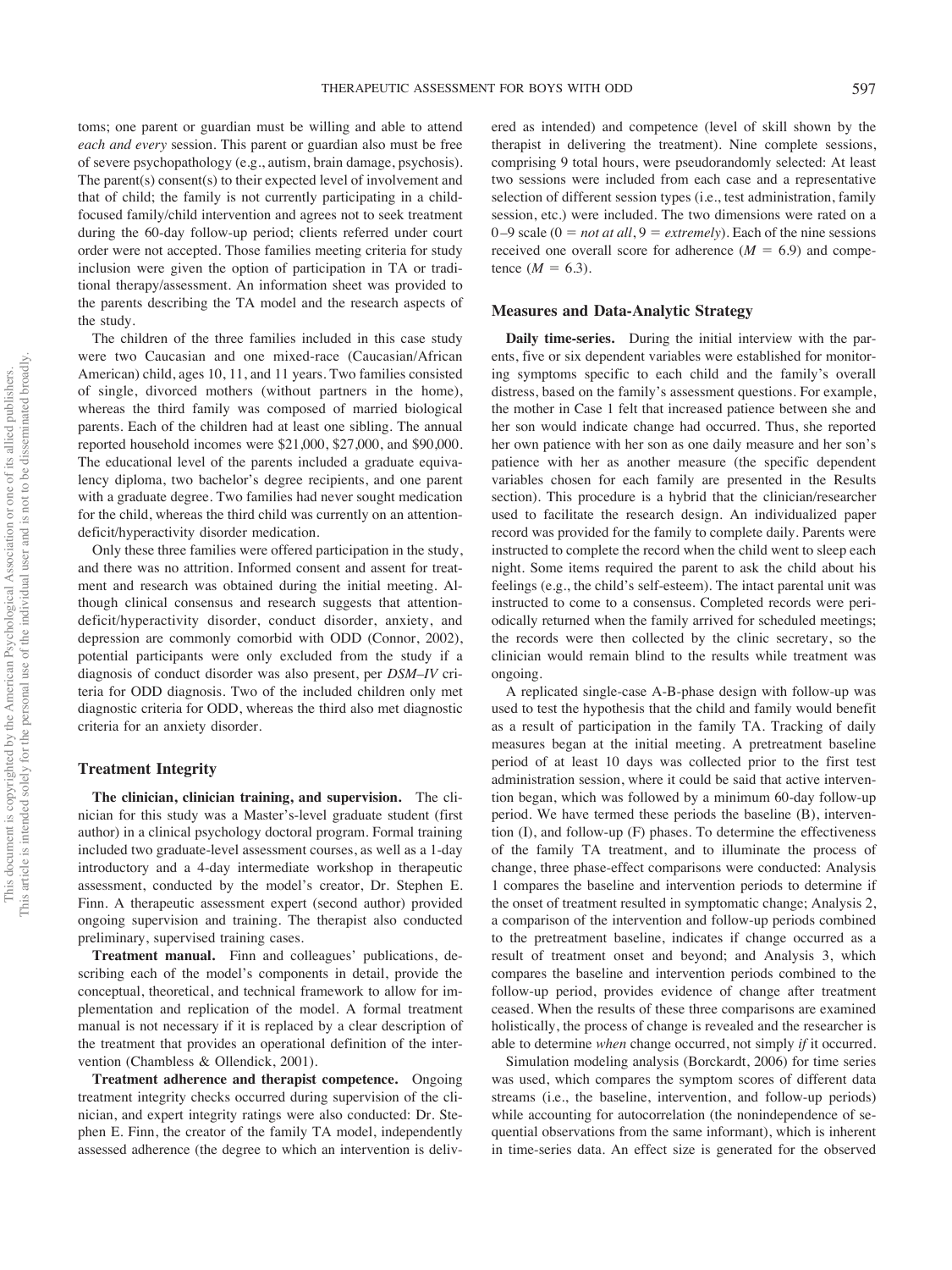difference between the data streams in each phase (level change), as well as the probability of obtaining that effect size in a null distribution. No data-transformation methods were used. Because the daily measures for each family are not independent, the highly conservative Bonferroni (1935) correction was used to determine statistical significance. In a similar vein, because dependent variables reported by each family are not independent, we tested for within family cross correlation.

Missing values were addressed using the expectationmaximization algorithm (Dempster, Laird, & Rubin, 1977), which was found to be superior to other missing data methods, such as listwise deletion, mean substitution, and mean of adjacent observations (Velicer & Colby, 2005), in time-series data streams with up to 40% missing data. Missing data for Cases 1 and 2 were minimal, ranging from 5.6% (Case 1) to 14.8% (Case 2). Missing data for the dependent variables of Case 3 ranged from 22.3% to 31.5%, which was predominantly due to the mother misplacing 21 days of daily measures at the end of the intervention phase.

**Behavior Assessment System for Children—Version 2 (BASC–2; Reynolds & Kamphaus, 2004).** At the initial meeting and follow-up, the BASC–2 was administered to the parents (form PRS–C or PRS–A) and child (form SRP–C or SRP–A). This measure assesses the child's observable behaviors on multiple dimensions, including behavioral problems, emotional disturbances, and adaptive functioning. The BASC–2 manual (Reynolds & Kamphaus, 2004) provides reliability evidence for these versions of the rating forms. The rating forms showed internal consistency, test–retest reliability, and interrater reliability. The parent and child report forms were scored using the BASC–2 ASSIST Scoring and Reporting Software (Reynolds & Kamphaus, 2004). Percentile ranks and T scores presented for Case 2 are the average of both parents' reports, whereas Cases 1 and 3 are the mother's report. Scores in the clinical (T score  $\geq$  70 for the clinical scales; T score  $\leq$  29 for the adaptive scales) or at-risk (T score  $=$  60–69 for the clinical scales; T score  $= 30-40$  for the adaptive scales) range are presented.

**Parent Experience of Assessment Survey—Version 1 (PEAS; Finn, Tharinger, & Austin, 2007).** This 64-item parent report assesses six factors relevant to the parents' experience of assessment using a 1–5 Likert-type scale. The six subscales are Learned New Things, Positive Clinician–Parent Relationship, Collaboration, Positive Clinician–Child Relationship, Family Involvement in Child's Problem, and Negative Feelings About the Assessment. The PEAS was administered at the follow-up session to obtain an overall impression of the parents' experience. Pilgrim and Tharinger (2010) found acceptable reliability of the PEAS' subscales in a sample of 32 parents.

#### **Results**

Cross-correlations were run for all combinations of dependent variables within each case. Variables in which an increase was desired were recoded. Results indicated a significant relationship between the dependent variables at Lag 0, suggesting that reported scores on the measured indices were highly related on a day-to-day basis. All cross correlations were significant at Lag 0 (Ranges: Case 1  $r = .48-0.92$ , Case 2  $r = .64-0.94$ , Case 3  $r = .19-0.76$ . Because of the high cross-correlations, we chose to create a combined score of all dependent variables to obtain a global measure of improvement. All variables were given the same valence, so that a decrease indicated improvement, and a mean score was calculated for each day across the variables of each case. The phaseeffect results of the combined variable were congruent with the significance and pattern of results for the individual dependent variables. Thus, we have chosen to report results of the combined score for brevity and simplicity.

Case 1 included nine sessions (17 direct contact hours) spanning 153 total days (baseline  $N = 14$ , intervention  $N = 79$ ; follow-up  $N = 60$ ). The mother completed six indices of change daily: (1a) overall family distress, (1b) intensity of worst anger outburst, (1c) mother showed patience with son, (1d) son showed patience with mother, (1e) mother handled son well today, (1f) number of anger outbursts. The comparison between the baseline and intervention periods (Analysis 1; see Table 1) resulted in a statistically significant effect  $(r = .696;$  Bonferroni correction  $= p \leq .008$ ), which indicates that reported symptom scores during the baseline improved significantly after the onset of treatment but prior to follow-up. Next we examined whether improvement continued through the follow-up period by comparing the baseline symptom scores with those reported during the intervention and follow-up periods combined (Analysis 2). The effect  $(r = .602)$  was again significant, indicating that ceasing treatment did not result in a return to prior symptom levels. Last, to examine whether symptom improvement occurred during the follow-up period itself (i.e., symptom improvement is not contingent upon being in treatment), we

| Table 1                                                                          |  |  |  |
|----------------------------------------------------------------------------------|--|--|--|
| Results of Time-Series Phase-Effect Analyses: Combined Dependent Variable Scores |  |  |  |

|      |                      | Analysis 1           |                            |                      | Analysis 2           |                            |                      | Analysis 3           |                               |                      |  |
|------|----------------------|----------------------|----------------------------|----------------------|----------------------|----------------------------|----------------------|----------------------|-------------------------------|----------------------|--|
|      |                      | Phase $M$            |                            |                      | Phase $M$            |                            | Phase $M$            |                      |                               |                      |  |
| Case | B                    |                      |                            | B                    | $I + F$              |                            | $B + I$              | F                    |                               | pAR(Lag 1)           |  |
|      | 6.74<br>6.90<br>4.32 | 4.43<br>3.75<br>4.53 | $.696*$<br>$.611*$<br>.091 | 6.74<br>6.90<br>4.32 | 4.51<br>2.13<br>3.90 | $.602*$<br>$.490*$<br>.132 | 4.78<br>4.67<br>4.44 | 4.61<br>1.12<br>3.18 | $.326*$<br>$.686*$<br>$.435*$ | .563<br>.609<br>.422 |  |

*Note.*  $B =$  baseline; I = intervention; F = follow-up; pAR(Lag 1) = the level of autocorrelation of subsequent observations for the entire data stream. The specific affective or behavioral dependent variables measured daily in each case are presented in the text. Phase effects assess level change. <sup>\*</sup> Significant *p* value using the Bonferroni correction (Case  $1 = .008$ , Case  $2 = .025$ , Case  $3 = .008$ ).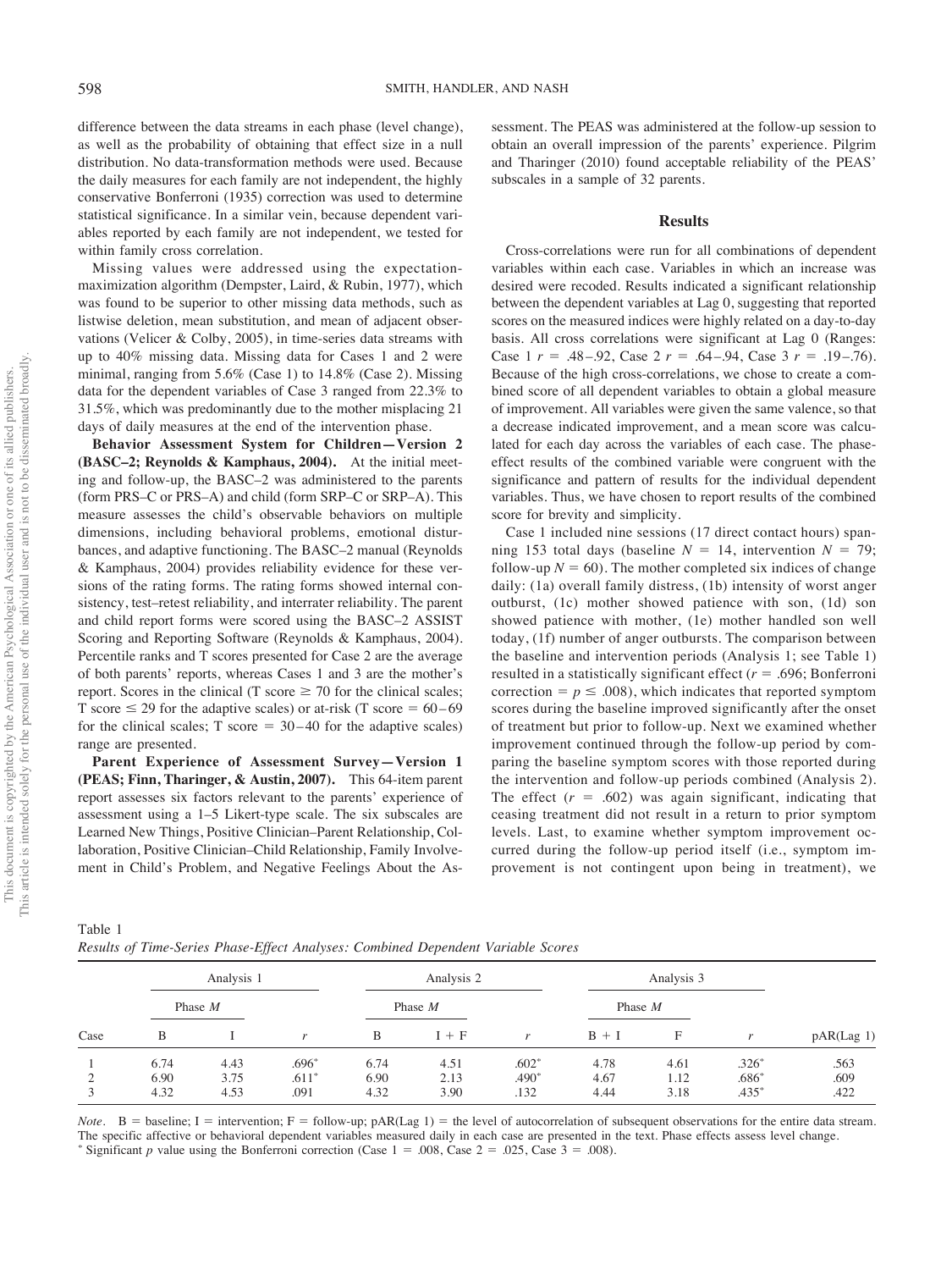compared the baseline and intervention period symptom scores with those reported during the follow-up period (Analysis 3). Again, this case showed significant improvement  $(r = .326)$ . Results of the BASC–2 for Case 1 were consistent with the daily measures (see Tables 2 and 3). Although the child's self-report at baseline had few elevations, all elevated scales were within normal limits at follow-up. Similarly, all scales of his mother's report were within normal limits at follow-up. It is important to note that she reported that her son's aggression and conduct problems had decreased, he appeared less depressed, and his adaptability and activities of daily living had improved.

Case 2 included 10 sessions (17 direct contact hours) spanning 141 total days (baseline  $N = 10$ , intervention  $N = 56$ , follow-up  $N = 75$ ). Five indices of change were measured on a daily basis by the child's mother and father, who were instructed to come to an agreement for each of the day's ratings: (2a) overall family distress, (2b) intensity of worst anger outburst, (2c) intensity of defiance, (2d) intensity of irritation behaviors, (2e) son dealt with frustration well. Results of the three phase-effect analyses indicated a similar trajectory of improvement to Case 1: Analysis 1,  $r = .611$ ; Analysis 2,  $r = .490$ ; and Analysis 3,  $r = .686$ (Bonferroni correction  $= p \leq .025$ ). The BASC–2 results indicated substantial improvement across nearly all domains that were identified as normative problems at baseline. All reported elevations at baseline dropped into the normative range at follow-up, with the exception of the parent's unchanged score on Social Skills.

Case 3 included 10 sessions (18 direct contact hours) spanning 184 total days (baseline  $N = 49$ , intervention  $N = 72$ , follow-up

Table 2 *BASC–2 Child Self-Report*

 $N = 63$ ). The case had a significantly longer pretreatment baseline period (49 days) because of an unforeseen medical problem that occurred after the initial meeting and prior to treatment beginning. Six indices were measured daily: (3a) overall family distress, (3b) intensity of worst anger outburst, (3c) reaction to directives, (3d) son felt good about himself today, (3e) reaction to change (3f) reaction to disappointment. Phase-effect Analyses 1 and 2 did not yield significant effects:  $r = .091$  and  $r = .132$ . Analysis 3 resulted in a significant phase effect of  $r = .435$  (Bonferroni correction  $= p \leq .008$ ), indicating symptom improvement occurred after treatment ceased. The BASC–2 reports indicated substantial improvements across multiple domains of functioning. The mother's report showed dramatic improvement. At baseline, nine scales reached the clinical level (Hyperactivity, Aggression, Conduct Problems, Depression, Atypicality, Withdrawal, Attention Problems, Adaptability, and Social Skills), whereas two additional scales (Somatization and Activities of Daily Living) were in the at-risk range. At follow-up, no scales fell into the Clinical range. Although still At-Risk at follow-up, the improvement in reported Aggression was substantial with a 39-point decrease from baseline.

Parents' reports of participation in the family TA were generally positive across the subscales of the PEAS measure. Parents reported that they learned new things about their child and his problems (aggregate score  $= 4.67$  out of 5), were able to develop a positive relationship with the clinician (4.90), felt that the TA process was collaborative (4.78), felt that their child developed a positive relationship with the clinician (4.70), and learned how the family was involved in the child's problems (4.48). The score of 1.80 in regard to the parents' negative feelings about the assessment was acceptable.

|                                  |                 | Case 1 |    |           |                 | Case 2 |    | Case 3         |                 |      |                 |      |
|----------------------------------|-----------------|--------|----|-----------|-----------------|--------|----|----------------|-----------------|------|-----------------|------|
|                                  | <b>Baseline</b> |        |    | Follow-up | Baseline        |        |    | Follow-up      | <b>Baseline</b> |      | Follow-up       |      |
| Scale                            | T               | $\%$   | T  | $\%$      | T               | $\%$   | T  | $\%$           | T               | $\%$ | T               | $\%$ |
| Clinical                         |                 |        |    |           |                 |        |    |                |                 |      |                 |      |
| Attitude to School               | 66 <sup>c</sup> | 92     | 56 | 73        | 48              | 50     | 41 | 23             | 53              | 65   | 60 <sup>c</sup> | 82   |
| Attitude to Teachers             | $62^{\circ}$    | 87     | 57 | 76        | 93 <sup>b</sup> | 99     | 42 | 22             | 63 <sup>c</sup> | 90   | 38              | 10   |
| Atypicality                      | 59              | 84     | 40 | 10        | 54              | 68     | 43 | 30             | 43              | 30   | 43              | 24   |
| Locus of Control                 | 71 <sup>b</sup> | 96     | 46 | 43        | 59              | 81     | 43 | 28             | $64^\circ$      | 89   | 44              | 34   |
| Social Stress                    | 51              | 59     | 47 | 44        | $65^{\circ}$    | 92     | 45 | 36             | 50              | 55   | 41              | 19   |
| Anxiety                          | 55              | 73     | 42 | 24        | 70 <sup>b</sup> | 96     | 38 | 9              | 56              | 73   | 39              | 12   |
| Depression                       | $65^{\circ}$    | 90     | 46 | 46        | 83 <sup>b</sup> | 99     | 39 | 4              | 66 <sup>c</sup> | 91   | 40              |      |
| Sense of Inadequacy              | $65^{\circ}$    | 91     | 47 | 45        | 55              | 75     | 43 | 29             | 51              | 60   | 42              | 25   |
| <b>Attention Problems</b>        | 55              | 71     | 44 | 31        | 50              | 54     | 36 | 6              | 43              | 28   | 48              | 49   |
| Hyperactivity                    | 59              | 82     | 46 | 37        | 55              | 70     | 34 | $\overline{c}$ | 48              | 46   | 43              | 26   |
| Adaptive <sup>a</sup>            |                 |        |    |           |                 |        |    |                |                 |      |                 |      |
| <b>Relations with Parents</b>    | 41              | 20     | 53 | 57        | 59              | 79     | 55 | 62             | 38 <sup>c</sup> | 14   | 52              | 50   |
| <b>Interpersonal Relations</b>   | 49              | 37     | 54 | 58        | 48              | 31     | 57 | 70             | 51              | 41   | 51              | 46   |
| Self-Esteem                      | 48              | 31     | 56 | 65        | 10 <sup>b</sup> |        | 58 | 86             | 35 <sup>c</sup> | 9    | 56              | 65   |
| Self-Reliance                    | 46              | 33     | 54 | 63        | 45              | 32     | 55 | 65             | 45              | 32   | 41              | 18   |
| Composite scores                 |                 |        |    |           |                 |        |    |                |                 |      |                 |      |
| School Problems                  | 63 <sup>c</sup> | 90     | 54 | 69        | 74 <sup>b</sup> | 98     | 40 | 15             | 59              | 84   | 46              | 37   |
| <b>Internalizing Problems</b>    | 61 <sup>c</sup> | 87     | 43 | 24        | 67 <sup>c</sup> | 94     | 40 | 16             | 56              | 75   | 39              | 11   |
| Inattention/Hyperactivity        | 58              | 80     | 44 | 30        | 53              | 64     | 34 | 3              | 45              | 33   | 45              | 33   |
| <b>Emotional Symptoms</b>        | 59              | 83     | 44 | 30        | 75 <sup>b</sup> | 98     | 40 | 13             | 59              | 84   | 43              | 23   |
| Personal Adjustment <sup>a</sup> | 45              | 27     | 56 | 69        | 37 <sup>c</sup> | 11     | 58 | 80             | 40              | 14   | 50              | 46   |

*Note.* BASC–2 = Behavior Assessment System for Children—Version 2 (Reynolds & Kamphaus, 2004). <br><sup>a</sup> Higher scores on the adaptive scales are desirable. <sup>b</sup> T scores in the clinical range. <sup>c</sup> T scores in the at-risk rang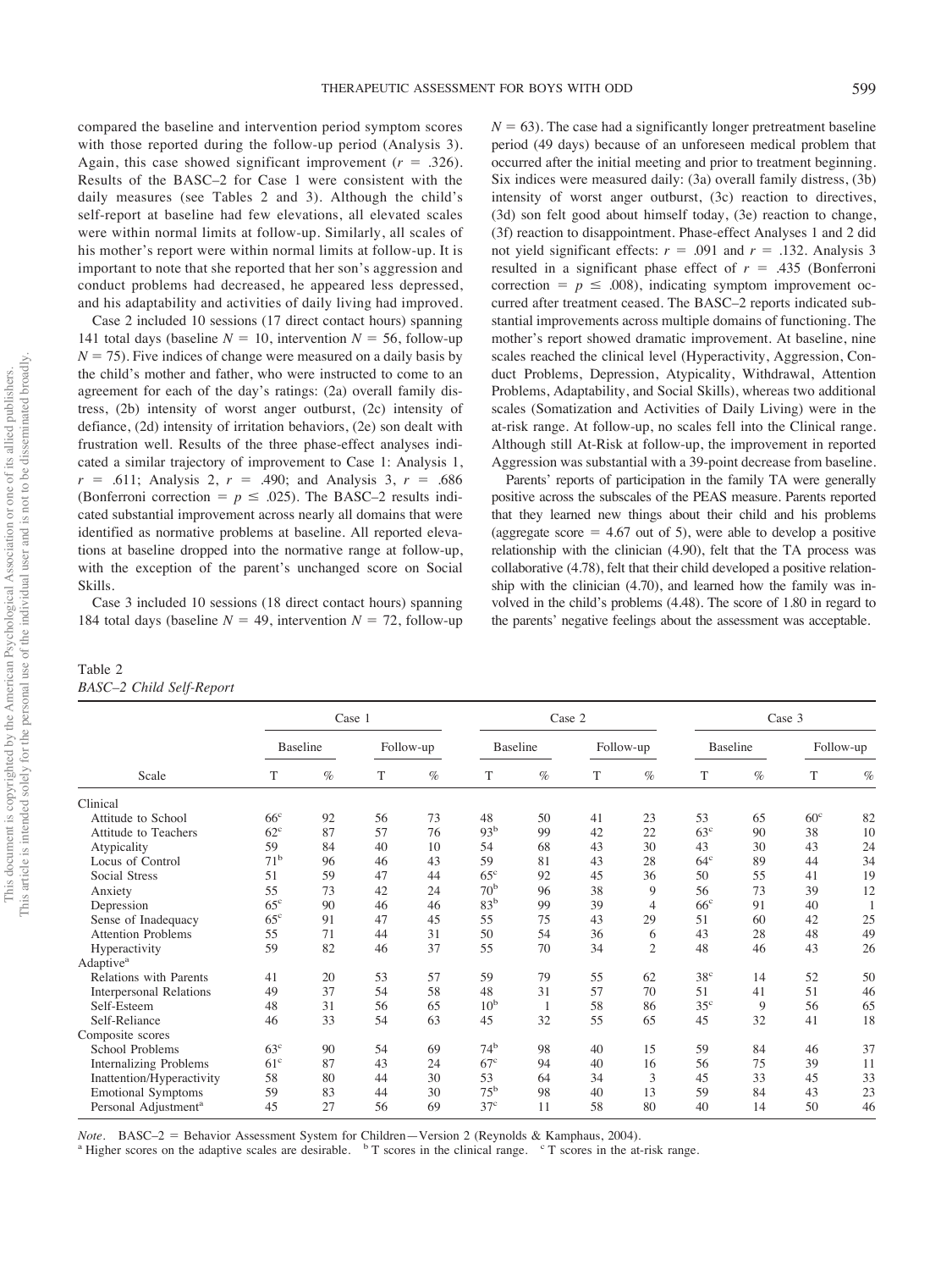| Table 3                     |  |
|-----------------------------|--|
| <b>BASC-2 Parent Report</b> |  |

| Scale                         |                 | Case 1 |           |      |                 |      | Case 2          |      | Case 3           |                |                 |      |
|-------------------------------|-----------------|--------|-----------|------|-----------------|------|-----------------|------|------------------|----------------|-----------------|------|
|                               | <b>Baseline</b> |        | Follow-up |      | Baseline        |      | Follow-up       |      | <b>Baseline</b>  |                | Follow-up       |      |
|                               | T               | $\%$   | ${\bf T}$ | $\%$ | T               | $\%$ | T               | $\%$ | T                | $\%$           | T               | $\%$ |
| Clinical                      |                 |        |           |      |                 |      |                 |      |                  |                |                 |      |
| Hyperactivity                 | 56              | 76     | 40        | 14   | 63 <sup>c</sup> | 89   | 50              | 59   | 79 <sup>b</sup>  | 98             | 53              | 69   |
| Aggression                    | $64^{\circ}$    | 90     | 50        | 60   | 77 <sup>b</sup> | 98   | 57              | 78   | 101 <sup>b</sup> | 99             | $62^{\circ}$    | 88   |
| Conduct Problems              | $61^{\circ}$    | 88     | 53        | 72   | 69 <sup>c</sup> | 95   | 56              | 78   | $75^{\rm b}$     | 97             | 53              | 72   |
| Anxiety                       | 57              | 77     | 44        | 29   | $61^{\circ}$    | 86   | 56              | 73   | 39               | 14             | 35              | 5    |
| Depression                    | 73 <sup>b</sup> | 97     | 50        | 60   | 68 <sup>c</sup> | 94   | 54              | 71   | 84 <sup>b</sup>  | 99             | 54              | 73   |
| Somatization                  | 48              | 50     | 48        | 50   | 52              | 64   | 41              | 19   | $62^{\circ}$     | 87             | 48              | 50   |
| Atypicality                   | 44              | 34     | 41        | 11   | $64^{\circ}$    | 91   | 47              | 43   | $71^{\rm b}$     | 96             | 50              | 64   |
| Withdrawal                    | 47              | 43     | 47        | 43   | 56              | 76   | 50              | 60   | 87 <sup>b</sup>  | 99             | 57              | 79   |
| <b>Attention Problems</b>     | 56              | 70     | 48        | 47   | 50              | 51   | 57              | 74   | 78 <sup>b</sup>  | 99             | 56              | 70   |
| Adaptive <sup>a</sup>         |                 |        |           |      |                 |      |                 |      |                  |                |                 |      |
| Adaptability                  | 39 <sup>c</sup> | 15     | 51        | 51   | 30 <sup>b</sup> | 3    | 44              | 27   | 22 <sup>b</sup>  | 1              | 45              | 30   |
| Social Skills                 | 41              | 21     | 43        | 27   | 39 <sup>c</sup> | 15   | 39 <sup>c</sup> | 15   | 20 <sup>b</sup>  |                | 43              | 27   |
| Leadership                    | 53              | 60     | 60        | 82   | 52              | 55   | 49              | 50   | 41               | 19             | 44              | 28   |
| Activities of Daily Living    | 34 <sup>c</sup> | 6      | 47        | 38   | 46              | 33   | 42              | 21   | 30 <sup>c</sup>  | 3              | 38 <sup>c</sup> | 13   |
| Functional                    |                 |        |           |      |                 |      |                 |      |                  |                |                 |      |
| Communication                 | 48              | 42     | 58        | 75   | 58              | 76   | 47              | 35   | 43               | 22             | 45              | 31   |
| Composite scores              |                 |        |           |      |                 |      |                 |      |                  |                |                 |      |
| <b>Externalizing Problems</b> | $61^{\circ}$    | 88     | 47        | 47   | 72 <sup>b</sup> | 96   | 54              | 74   | 89 <sup>b</sup>  | 99             | 56              | 79   |
| <b>Internalizing Problems</b> | $62^{\circ}$    | 88     | 47        | 42   | $63^{\circ}$    | 90   | 50              | 58   | $64^{\circ}$     | 91             | 45              | 33   |
| <b>Behavioral Symptoms</b>    | 58              | 82     | 45        | 35   | 69 <sup>c</sup> | 95   | 54              | 68   | 93 <sup>b</sup>  | 99             | 57              | 78   |
| Adaptive Skills <sup>a</sup>  | 42              | 20     | 52        | 57   | 43              | 24   | 44              | 28   | 28 <sup>b</sup>  | $\overline{2}$ | 42              | 20   |

*Note.* BASC–2 = Behavior Assessment System for Children—Version 2 (Reynolds & Kamphaus, 2004). Case 2 presents an average score for both parents.

<sup>a</sup> Higher scores on the adaptive scales are desirable. <sup>b</sup> T scores in the clinical range. <sup>c</sup> T scores in the at-risk range.

## **Discussion**

Families with a preadolescent boy presenting with ODD experienced demonstrable benefits in multiple areas of functioning after participation in TA. Across the three cases, the child's symptoms improved after the onset of treatment, as per daily measures and the BASC–2. Thus, the TA model appears to be a potentially efficacious intervention for this disorder. The research design employed in this study has the potential to illuminate the process and trajectory of change, not just overall effectiveness. Broadly speaking, our results indicate that all three cases improved significantly from baseline to follow-up, but the daily time-series analyses suggest that each case had its own idiographic trajectory, which deserves further examination.

The broad improvement experienced by Cases 1 and 2 appeared to have been initiated early in the treatment, during the active intervention period, with evidence of continued improvement through the follow-up period. However, Case 3 did not realize benefits during the intervention period itself, but the follow-up period marked a time of significant improvement for this family. Across all three cases, the results of the BASC–2 support the findings of the time-series data: The children improved in domains conceptually consistent with ODD, such as aggression, school problems, anxiety, and depression. Our second hypothesis, that families would continue to experience benefits beyond the formal intervention, was also supported.

The results of the PEAS indicate consumer acceptability of the family TA model, which was also found by Tharinger et al. (2009). High scores on the subscales of this measure, particularly the clinician's relationship with the parents and the child, collaboration, and the family's involvement in the child's problems, also suggest that the clinician of this study was successful in achieving the broad goals of the TA model. The parents' reports of the clinician's relationship with the family also suggest that a therapeutic alliance was established.

## **Conclusions**

The results of this study expand the body of empirical research on the therapeutic effectiveness of the TA model with children. Evidence indicates that children with ODD (and their families) benefited from participation in this treatment. Using a time-series design, the current study—and two previous empirical case studies (J. D. Smith, Nicholas, et al., 2009; J. D. Smith, Wolf, et al., 2009)—showed that the child and family benefit from TA. The timing and trajectory of the improvement appears variable.

According to the guidelines put forth by the Task Force on Promotion and Dissemination of Psychological Procedures (Ollendick et al., 2006), our findings satisfy the requirements for inferring that TA is possibly efficacious. Without question, large-group studies conducted in a laboratory setting with a comparison group will provide sharper estimates of both aggregate benefit and more discerning inferences about cause. Still, it is the continuous measurement of key indices over time that renders case-based (and group) time-series designs so immediately relevant to the question of mechanism: It enables us to observe how mutative aspects of the therapy operate in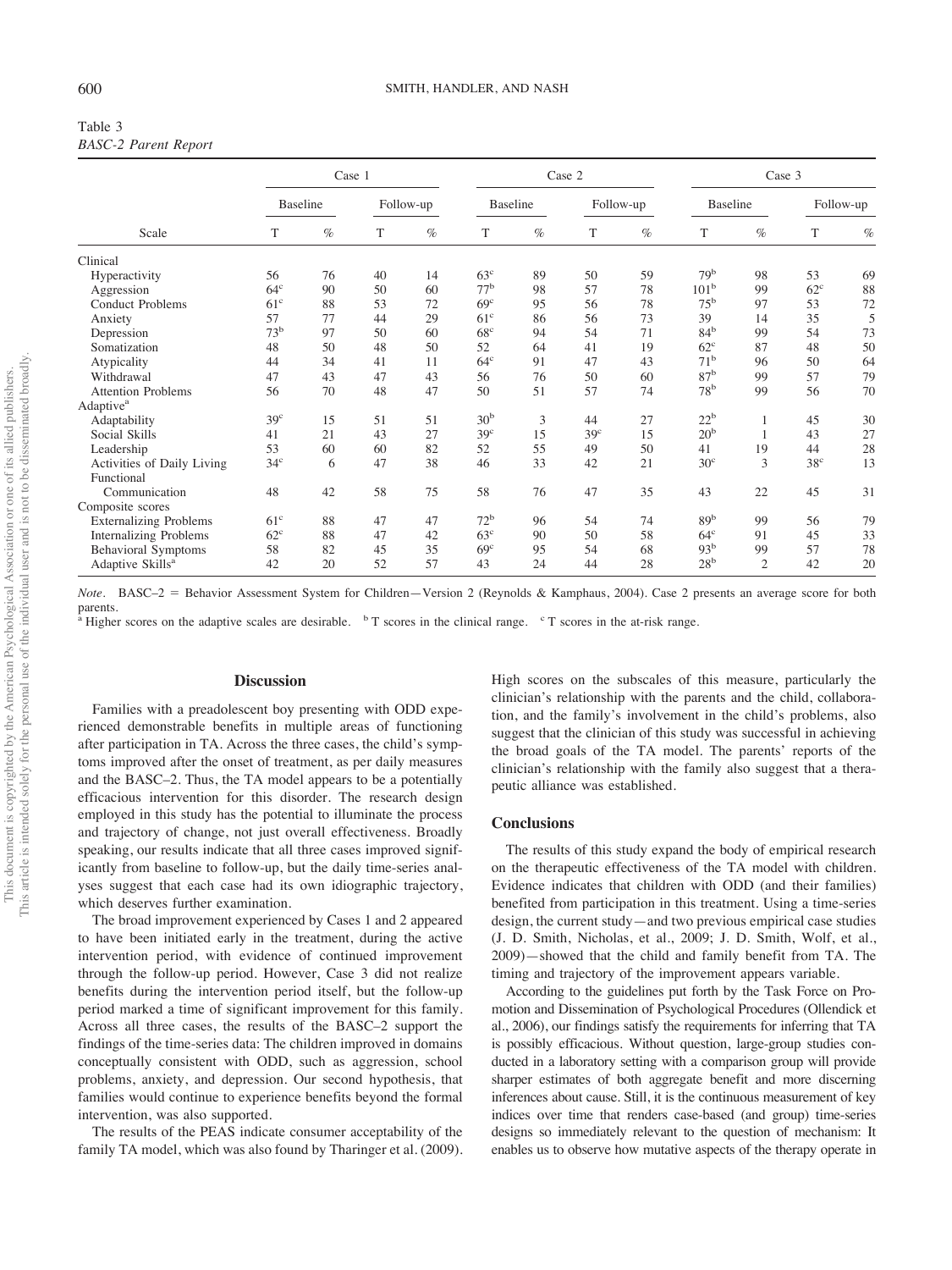real time (e.g., Kazdin, 2007). Although the current study did not specifically address mediators and mechanisms of change, time-series methodology can reveal the ebb and flow of clinical improvement during intervention and allows us to test how well our theories of change measure up against what we observe.

Despite the advantages of this methodology, there are also some limitations. For example, the family and the clinician were not blind to the hypothesis of the study (i.e., the family would benefit from treatment), and the family members were the sole reporters of the data used to assess improvement. Thus, demand characteristics and other potentially biasing factors could have influenced their reports. However, it is important to understand what is measured and reflected in the finding of a treatment efficacy study. TA aims to help parents develop more cohesive, accurate, compassionate, and empathic stories about their child (Finn, 2007; Tharinger et al., 2007), suggesting that self-report measures are appropriate because they likely reflect a changing perspective. The individualized nature of the time-series design employed in this study poses a challenge for replicated singlecase designs. With the intent of tailoring both the treatment and the research design to each specific family, we developed individualized variables to be measured daily that would capture the particular problem areas of each family. However, in doing so, we were left with only two dimensions shared by each family in the time-series aspect of the study, making direct comparisons of symptomatic change difficult. One way in which this issue was addressed was to combine the dependent variables for each case, which came at the cost of examining changes in specific symptoms across cases. Again, the inclusion of the BASC–2 provided a shared measure, but the timeseries measures are the essence of this study. Perhaps it is almost of greater importance to enact change in areas the family reports as their greatest concern, rather than measuring domains the family did not report as problematic.

This study was intended to test the efficacy of the TA model with a common childhood problem and with patients already seeking psychological services. The clients were diverse in terms of racial background, socioeconomic status, and family structure. The need to test TA under stringently controlled conditions still remains. In addition to larger sample sizes, future studies might examine the effectiveness of TA for ODD in younger and older children, given evidence of age-related differences (Maughan et al., 2004); lengthen the follow-up period (e.g., 6 to 12 months); and focus more heavily on the family system as a whole, as opposed to the identified child client. Burke, Pardini, and Loeber (2008) found that ODD affects parenting approaches and familial communication, suggesting these would be possible areas to target in future study.

Randomized controlled trials will likely continue to be the predominant paradigm for assessing treatment efficacy. However, not only are these studies costly but the findings arguably obscure the processes of change (Skinner, 1938) and arguably don't translate to real-world clinical practice (e.g., Jacobsen & Christensen, 1996; Morrison et al., 2003; Westen & Morrison, 2001). Experimental singlecase designs may provide a comparably inexpensive yet scientifically valid method to bridge the gap between the laboratory and clinical practice (e.g., Barlow & Hersen, 1984; Borckardt et al., 2008; Kazdin, 1992, 2008). The current study provides evidence of the knowledge that can be attained from this methodology, both individually and between cases, while also demonstrating the efficacy of a promising intervention for children with ODD.

## **References**

- American Academy of Child and Adolescent Psychiatry. (2007). Practice parameter for the assessment and treatment of children and adolescents with oppositional defiant disorder. *Journal of the American Academy of Child and Adolescent Psychiatry, 46,* 126 –141.
- American Psychiatric Association. (2000). *Diagnostic and statistical manual of mental disorders* (4th ed., text rev.). Washington, DC: Author.
- Barlow, D. H., & Hersen, M. (1984). *Single case experimental designs.* New York, NY: Pergamon Press.
- Bonferroni, C. E. (1935). Il calcolo delle assicurazioni su gruppi di teste. *In Studi in Onore del Professore Salvatore Ortu Carboni.* Rome, Italy.
- Borckardt, J. J. (2006). *Simulation modeling analysis: Time series analysis program for short time series data streams* (Version 8.3.3). Charleston, SC: Medical University of South Carolina.
- Borckardt, J. J., Nash, M. R., Murphy, M. D., Moore, M., Shaw, D., & O'Neil, P. (2008). Clinical practice as natural laboratory for psychotherapy research. *American Psychologist, 63,* 1–19.
- Buck, J. (1966). *The House-Tree-Person technique, revised manual.* Los Angeles, CA: Western Psychological Services.
- Burke, J. D., Loeber, R., & Birmaher, B. (2002). Oppositional defiant and conduct disorder: A review of the past 10 years, Part II. *Journal of the American Academy of Child and Adolescent Psychiatry, 41,* 1275–1293.
- Burke, J. D., Pardini, D. A., & Loeber, R. (2008). Reciprocal relationships between parenting behavior and disruptive psychopathology from childhood through adolescence. *Journal of Abnormal Child Psychology, 36,* 679 – 692.
- Chambless, D. L., & Ollendick, T. H. (2001). Empirically supported psychological interventions: Controversies and evidence. *Annual Review of Psychology, 52,* 685–716.
- Connor, D. F. (2002). *Aggression and antisocial behavior in children and adolescents: Research and treatment.* New York, NY: Guilford Press.
- Constantine, L. (1978). Family sculpture and relationship mapping techniques. *Journal of Marital and Family Therapy, 4,* 13–23.
- Dempster, A., Laird, N., & Rubin, D. (1977). Maximum likelihood from incomplete data via the EM algorithm. *Journal of the Royal Statistical Society: Series B, 39,* 1–38.
- Dishion, T., & Stormshak, E. A. (2007). *Intervening in children's lives: An ecological, family-centered approach to mental health care.* Washington, DC: American Psychological Association.
- Exner, J. E., Jr. (2003). *The Rorschach: A comprehensive system* (4th ed.). New York, NY: Wiley.
- Finn, S. E. (1996). Assessment feedback integrating MMPI–2 and Rorschach findings. *Journal of Personality Assessment, 67,* 543–557.
- Finn, S. E. (2007). *In our client's shoes: Theory and techniques of therapeutic assessment.* Mahwah, NJ: Erlbaum.
- Finn, S. E., Tharinger, D. J., & Austin, C. (2007). *The Parent Experience of Assessment Survey (PEAS): Instruction sheet for administration and scoring.* University of Texas at Austin.
- Finn, S. E., & Tonsager, M. E. (1992). Therapeutic effects of providing MMPI–2 test feedback to college students awaiting therapy. *Psychological Assessment, 4,* 278 –287.
- Finn, S. E., & Tonsager, M. E. (1997). Information-gathering and therapeutic models of assessment: Complementary paradigms. *Psychological Assessment, 9,* 374 –385.
- Flomenhaft, K., & DiCori, F. (1992). Family psychodrama therapy. *Journal of Family Psychotherapy, 3,* 15–26.
- Frick, P. J., & Loney, B. R. (2002). Understanding the association between parent and child antisocial behavior. In R. J. McMahon & R. D. Peters (Eds.), *The effects of parental dysfunction on children* (pp. 105–126). New York, NY: Plenum Press.
- Hamilton, A. M., Fowler, J. L., Hersh, B., Hall, C., Finn, S. E., Tharinger, D. J., . . . Arora, P. (2009). "Why won't my parents help me?": Therapeutic assessment of a child and her family. *Journal of Personality Assessment, 91,* 108 –120.